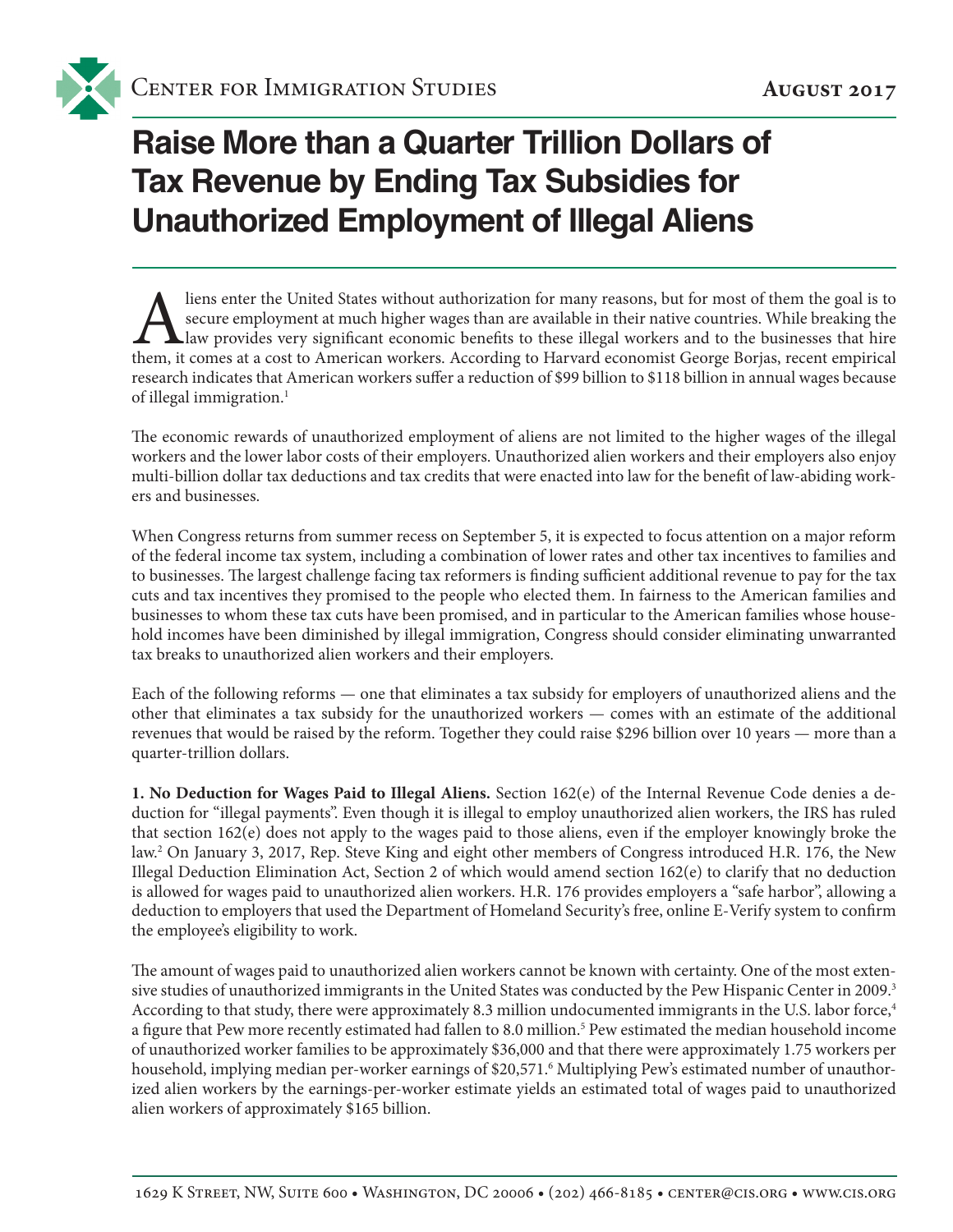## **Center for Immigration Studies Center for Immigration Studies**

Many unauthorized workers are employed in the "underground economy", i.e., by households and other employers that are not reporting or paying payroll taxes and presumably are not deducting the wages. A 2013 report by the Social Security Administration estimated that, of approximately seven million alien workers in various irregular work statuses in 2010, approximately 3.1 million (44 percent) had Social Security numbers (mostly false or fraudulently secured), while approximately 3.9 million (56 percent) were working in the "underground economy"<sup>7</sup> On the assumption that employers reported payroll taxes and claimed wage expense deductions only for the 44 percent of unauthorized workers who could produce an SSN, and that most employers deducted wages at or near the corporate tax rate of 35 percent, we estimate that disallowing a deduction for wages paid to unauthorized alien workers would increase federal tax revenues by approximately \$25.4 billion per year (35 percent x 44 percent x \$165 billion), or \$254 billion over 10 years.

**2. Deny Refundable Tax Credits to Illegal Aliens.** Section 24(a) of the Internal Revenue Code allows a \$1,000 per-child tax credit for taxpayer's whose earnings fall below a specified threshold. The Child Tax Credit is refundable to the extent it exceeds the taxpayer's tax liability, in which case it is referred to as the Additional Child Tax Credit or ACTC. A 2011 report by the U.S. Treasury Inspector General for Tax Administration explained that aliens authorized to work in the United States are required to obtain a Social Security number (SSN).<sup>8</sup> For aliens who need to file U.S. federal tax returns for other reasons, such as to claim refunds of withholding tax on dividends, the IRS issues Individual Tax Identification Numbers (ITINs). Unfortunately, according to the inspector general, the IRS had been permitting aliens to claim ACTCs on returns that reported an ITIN rather than a Social Security number.

The payment of ACTCs to illegal aliens is arguably a direct violation of the Personal Responsibility and Work Opportunity Act of 1996 ("PRWOA"), which expressly provides that an illegal alien "is not eligible for any Federal public benefit." The IRS has applied the PRWOA rule to prohibit payments of Earned Income Tax Credits to ITIN filers, but based on a questionable interpretation of the law has allowed ITIN filers refunds of ACTCs.<sup>9</sup>

According to the Inspector General, "[b]ased on claims made in Processing Year 2010, disallowance of the ACTC to filers without a valid SSN would reduce Federal outlays by approximately \$8.4 billion over 2 years," i.e., \$4.2 billion per year. Although the inspector general's figures are based on 2010 fiscal data, Treasury Department tax expenditure estimates indicate that the total child tax credit expenditure was virtually unchanged between 2010<sup>10</sup> and 2017.<sup>11</sup> Accordingly, based on the inspector general's report, we estimate that limiting the Child Tax Credit to taxpayers with Social Security numbers would increase federal tax revenues by approximately \$4.2 billion per year, or \$42 billion over 10 years.